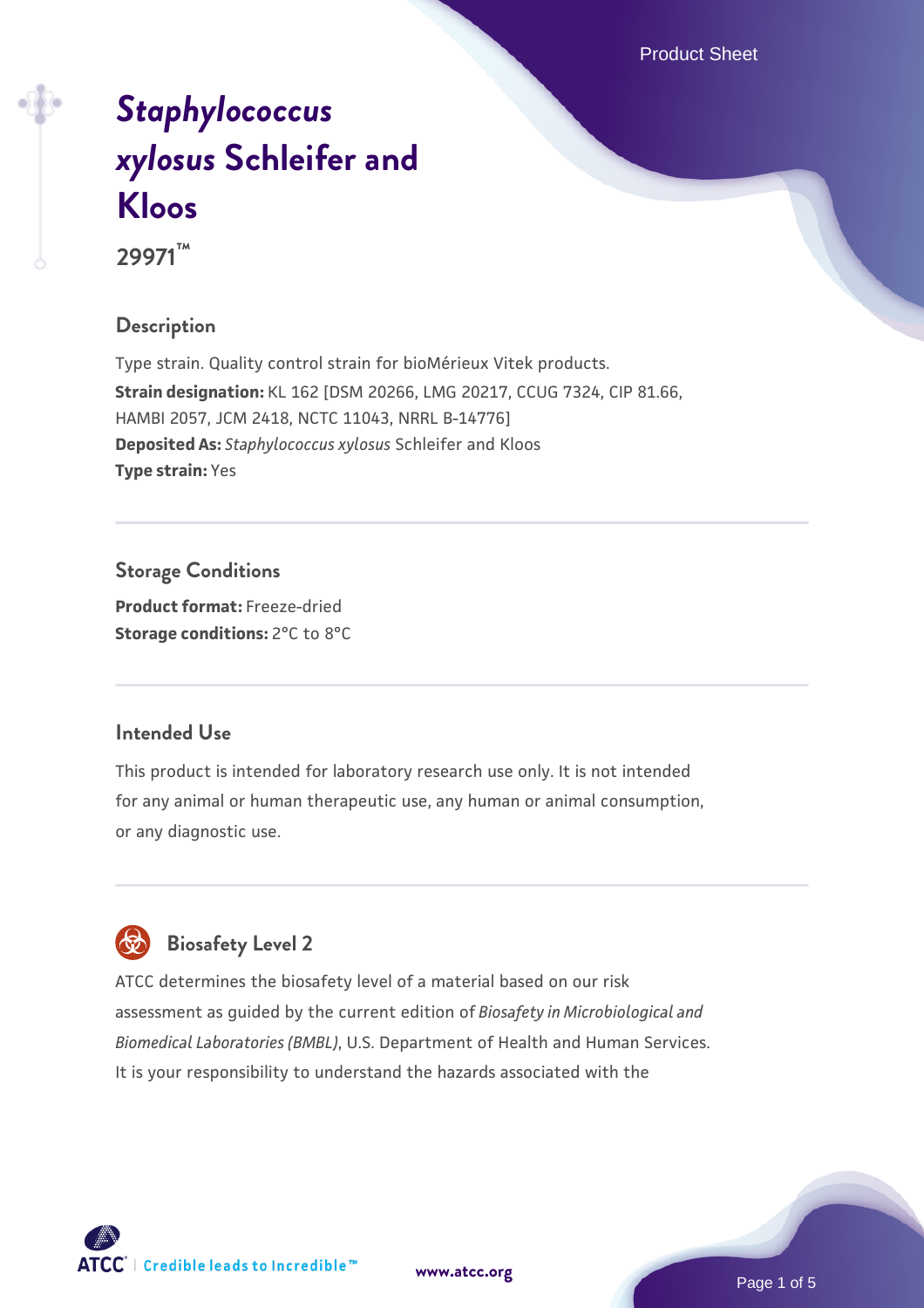material per your organization's policies and procedures as well as any other applicable regulations as enforced by your local or national agencies.

ATCC highly recommends that appropriate personal protective equipment is always used when handling vials. For cultures that require storage in liquid nitrogen, it is important to note that some vials may leak when submersed in liquid nitrogen and will slowly fill with liquid nitrogen. Upon thawing, the conversion of the liquid nitrogen back to its gas phase may result in the vial exploding or blowing off its cap with dangerous force creating flying debris. Unless necessary, ATCC recommends that these cultures be stored in the vapor phase of liquid nitrogen rather than submersed in liquid nitrogen.

# **Certificate of Analysis**

For batch-specific test results, refer to the applicable certificate of analysis that can be found at www.atcc.org.

#### **Growth Conditions**

**Medium:**  [ATCC Medium 3: Nutrient agar or nutrient broth](https://www.atcc.org/-/media/product-assets/documents/microbial-media-formulations/3/atcc-medium-3.pdf?rev=7510837507e64d849c62a46b5b2197a1) **Temperature:** 37°C **Atmosphere:** Aerobic

#### **Handling Procedures**

- 1. Open vial according to enclosed instructions.
- 2. From a single tube of #3 broth (5 to 6 mL), withdraw approximately 0.5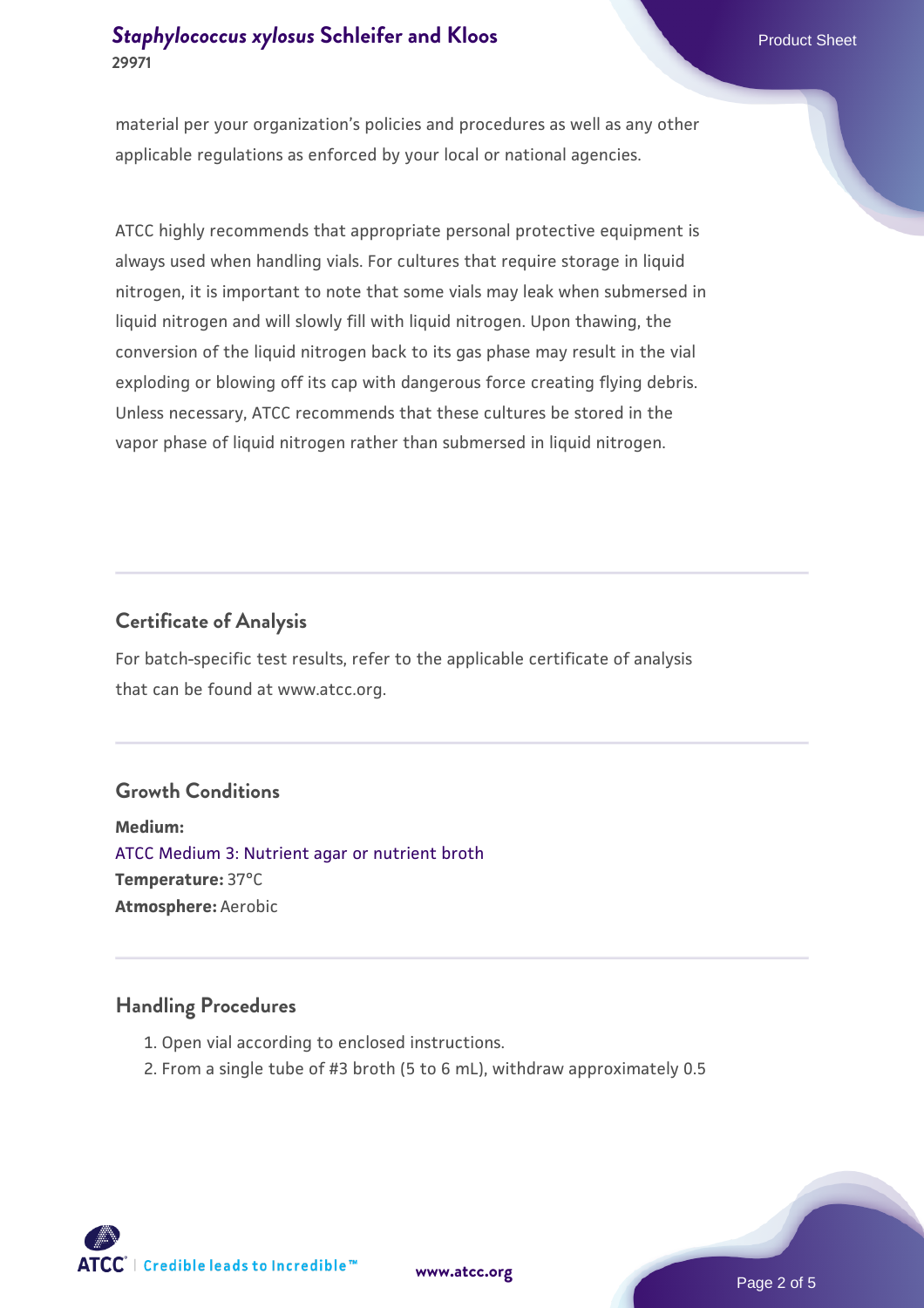to 1.0 mL with a Pasteur or 1.0 mL pipette and use to rehydrate the entire pellet.

- 3. Aseptically transfer the rehydrated pellet back into the broth tube. Mix well.
- 4. Use several drops of this suspension to inoculate an additional broth tube, a #3 agar slant and/or a plate.
- 5. Incubate the tubes and plate at 37°C for 24 hours.

#### **Notes**

Additional information on this culture is available on the ATCC<sup>®</sup> web site at www.atcc.org.

#### **Material Citation**

If use of this material results in a scientific publication, please cite the material in the following manner: *Staphylococcus xylosus* Schleifer and Kloos (ATCC 29971)

#### **References**

References and other information relating to this material are available at www.atcc.org.

# **Warranty**

The product is provided 'AS IS' and the viability of ATCC® products is warranted for 30 days from the date of shipment, provided that the customer has stored and handled the product according to the information included on the product information sheet, website, and Certificate of Analysis. For living cultures, ATCC lists the media formulation and reagents

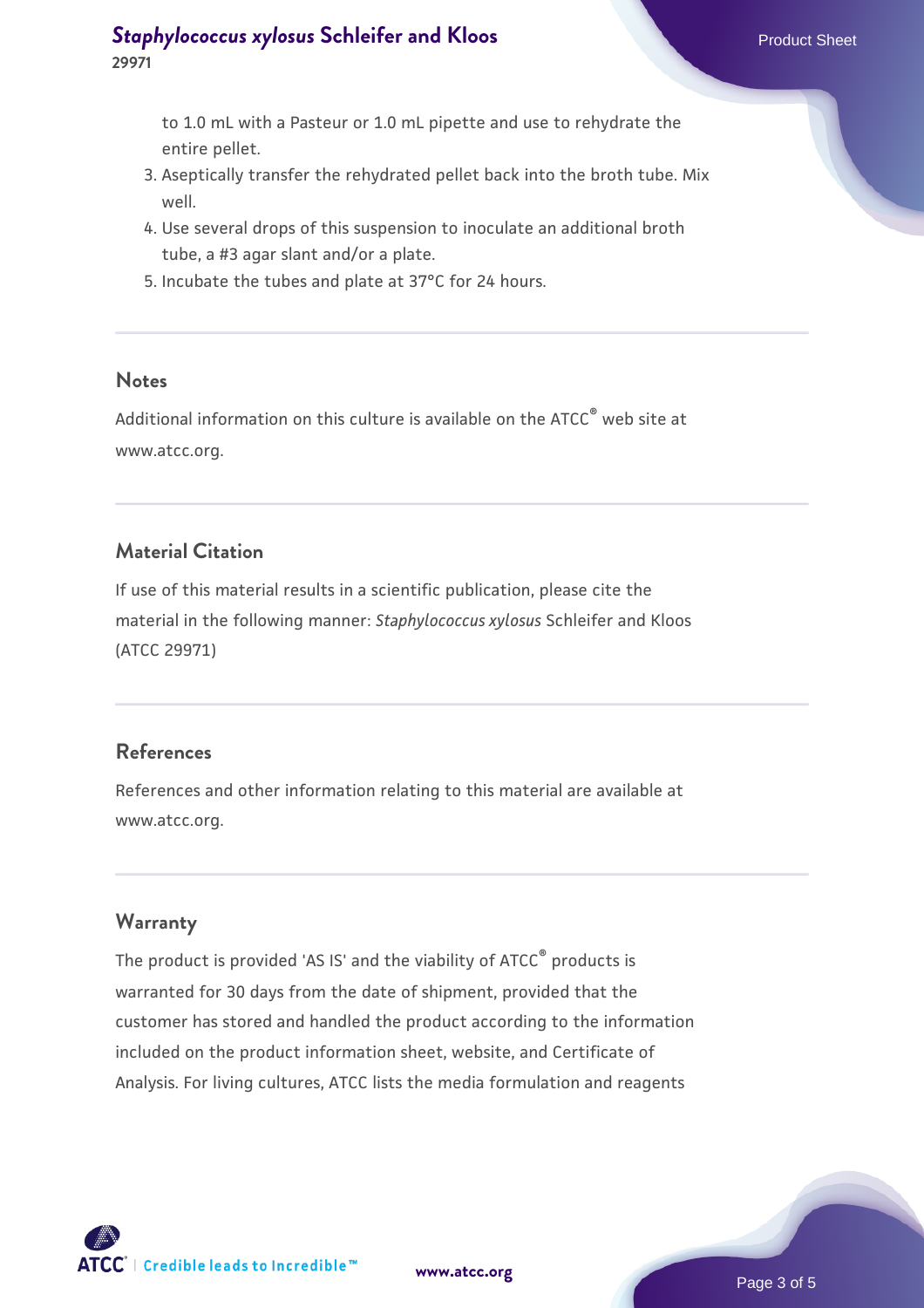that have been found to be effective for the product. While other unspecified media and reagents may also produce satisfactory results, a change in the ATCC and/or depositor-recommended protocols may affect the recovery, growth, and/or function of the product. If an alternative medium formulation or reagent is used, the ATCC warranty for viability is no longer valid. Except as expressly set forth herein, no other warranties of any kind are provided, express or implied, including, but not limited to, any implied warranties of merchantability, fitness for a particular purpose, manufacture according to cGMP standards, typicality, safety, accuracy, and/or noninfringement.

# **Disclaimers**

This product is intended for laboratory research use only. It is not intended for any animal or human therapeutic use, any human or animal consumption, or any diagnostic use. Any proposed commercial use is prohibited without a license from ATCC.

While ATCC uses reasonable efforts to include accurate and up-to-date information on this product sheet, ATCC makes no warranties or representations as to its accuracy. Citations from scientific literature and patents are provided for informational purposes only. ATCC does not warrant that such information has been confirmed to be accurate or complete and the customer bears the sole responsibility of confirming the accuracy and completeness of any such information.

This product is sent on the condition that the customer is responsible for and assumes all risk and responsibility in connection with the receipt, handling, storage, disposal, and use of the ATCC product including without limitation taking all appropriate safety and handling precautions to minimize health or environmental risk. As a condition of receiving the material, the customer agrees that any activity undertaken with the ATCC product and any progeny or modifications will be conducted in compliance with all applicable laws, regulations, and guidelines. This product is provided 'AS IS' with no representations or warranties whatsoever except as expressly set forth



**[www.atcc.org](http://www.atcc.org)**

Page 4 of 5